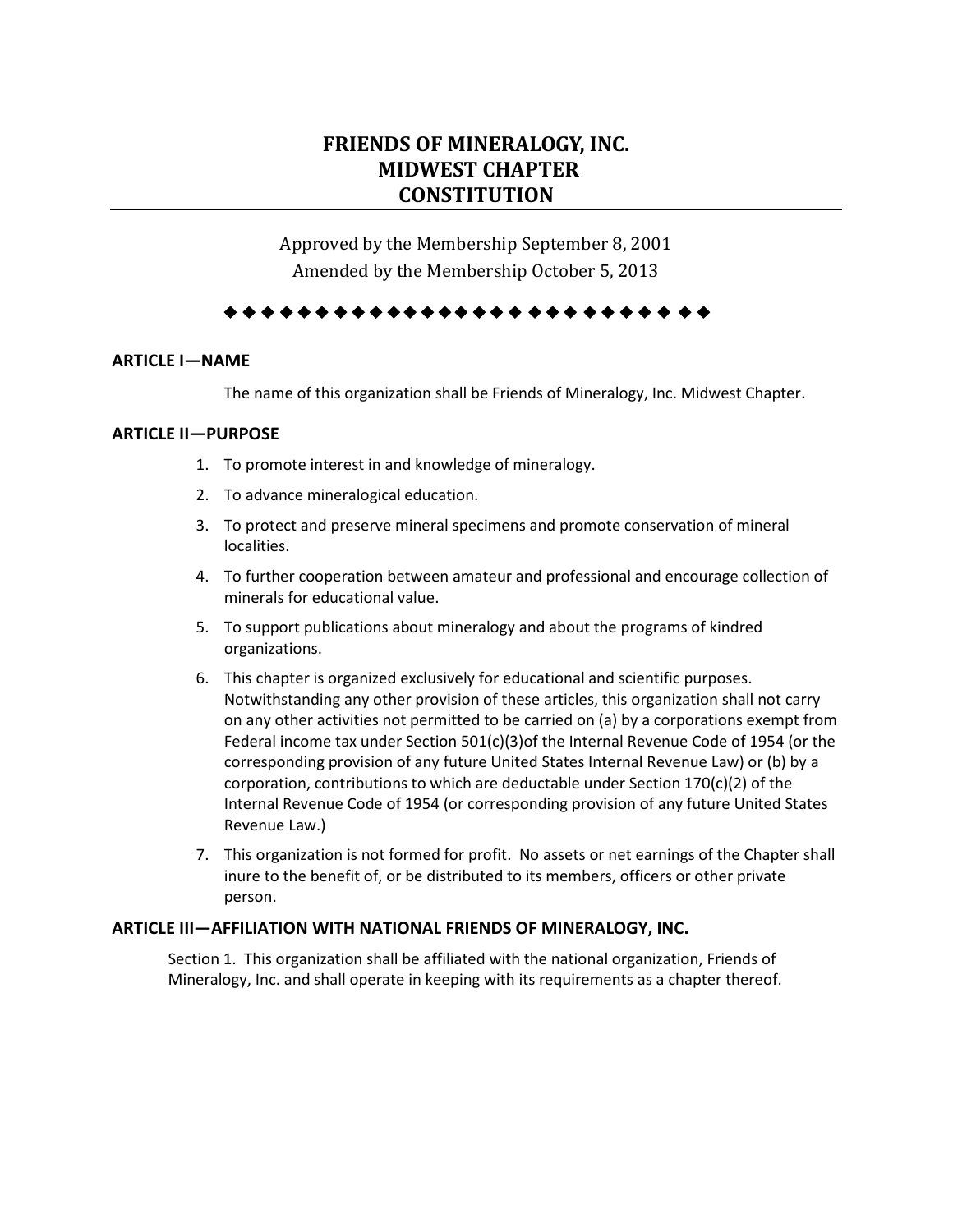#### **ARTICLE IV—MEMBERSHIP**

Section 1. Membership shall be of one class: Individual.

Section 2. Membership in the Chapter is restricted to those individual persons who are current members of National Friends of Mineralogy, Inc., and who agree with the purposes for which this Chapter is organized.

Section 3. Membership shall be on a yearly basis, running from January 1 through December 31. It shall begin when an individual, who is qualified under Section 2 of this Article, pays his or her annual Chapter dues and signs an annual membership renewal application, included in which is that individual's agreement with the stated purposes of this Chapter. This pertains to renewing as well as to new members.

Section 4. The Chapter is authorized to assess annual dues as a requirement of membership. The amount of such dues will be set at the annual meeting (each November) for the following calendar year. Other fees or dues may be set by vote of the membership at any regular meeting.

Section 5. All members will be provided with a copy of the Constitution, By-laws and a current membership roster.

Section 6. The Chapter may expel from membership any individual for misconduct at any Chapter meeting or activity, or who acts in violation of the purposes, by-laws or policies of the Chapter. The Executive Board shall investigate any such situation, and have authority by majority vote to carry out any expulsion. Reinstatement of an expelled member requires a majority vote of members at a regular meeting at which a quorum is present.

## **ARTICLE V—OFFICERS**

Section 1. Officers of this Chapter shall be: President, First Vice-President, Second-Vice President, Secretary, Treasurer and Liaison Officer.

Section 2. The six officers constitute the Executive Board.

Section 3. All officers shall be active members, and no person may hold more than one elected office at one time.

Section 4. Officers shall be elected to serve a term of one year, coinciding with the calendar year.

Section 5. Elections of officers shall take place annually at the annual meeting in November.

Section 6. The President shall appoint a nominating committee to bring to the annual meeting a slate of officers for the coming year. In addition, any current member may be nominated from the floor. In the event two or more members are nominated for the same office, the voting shall be done by secret ballot. The candidate receiving the majority of the votes cast shall be declared elected. In the event no clear majority exists, a run-off election will be held between the two candidates receiving the most votes.

Section 7. The President shall serve no more than two consecutive terms with the exception that the President may serve more than two terms when a quorum of members present votes to retain that person in office.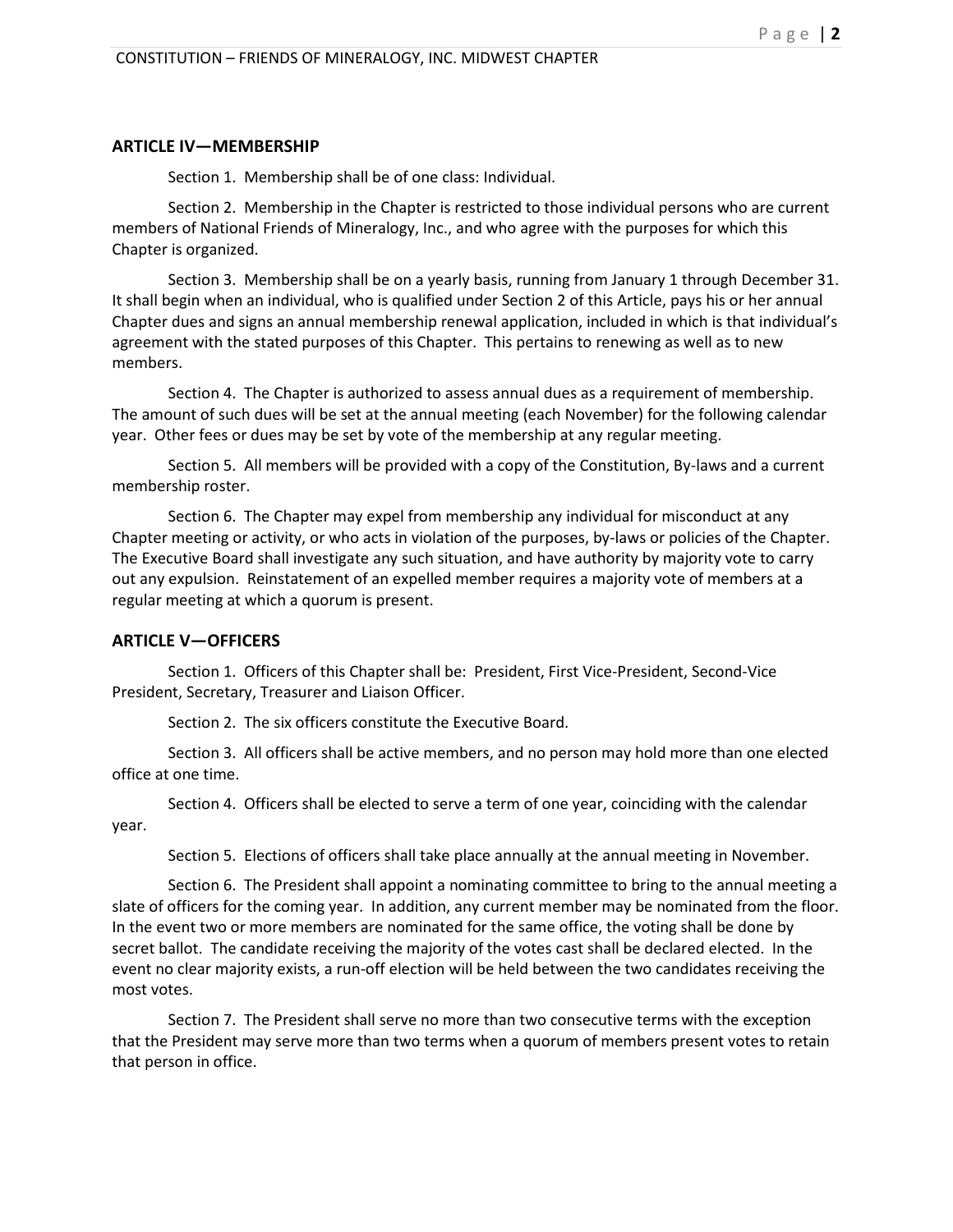## **ARTICLE VI—EXECUTIVE BOARD**

Section 1. The Executive Board shall consist of the six officers of the Chapter.

Section 2. The purpose of the Executive Board is to act on, dispose of, or refer to the full membership, routine matters of the Chapter, in order to shorten the business portions of the Chapter meetings and to deal with those matters which require timely actions before a Chapter meeting would occur.

Section 3. Meetings of the Executive Board shall be called by the President, who presides over such meetings. Meetings of the Executive Board shall be held at least bi-annually, if possible, to plan Chapter activities and conduct other such business as may come before it. Such meetings are open to Chapter members, but only Board members may vote.

Section 4. In accordance with Article IV, Section 6, the Executive Board may expel an individual from membership.

Section 5. In the event of a vacancy in any office, the Executive Board may appoint a replacement, who will fulfill the duties of that office until the next regular election.

Section 6. Due to the multiple state-wide nature of the Chapter, an actual meeting of the Executive Board may not be possible to handle in a timely manner special matters which may arise. The President is authorized to conduct by mail or telephone a poll of other Board members as to the disposition of such matters and to act on their combined vote.

Section 7. Minutes of the Executive board shall be presented to the Chapter at the following meeting. Members may appeal decisions of the Executive Board, and by a simple majority vote may reverse such decisions.

## **ARTICLE VII—DUTIES OF OFFICERS**

Section 1. The President shall preside at all meetings of the Chapter and of the Executive board, appoint all committees and oversee all activities of the Chapter. The President may authorize expenditures not to exceed income, under such budget and guidelines the Chapter may set. The President shall present to the Chapter at the annual meeting, as annual report of the Chapter's activities and finances.

Section 2. The First Vice-President shall preside at meetings in the absence of the President. He or she shall also chair the Program Committee, and shall serve on the Executive Board.

Section 3. The second Vice-President shall preside at meetings in the absence of both the President and the First Vice-President. He or she shall also chair the Field Trip Committee, and serve on the Executive Board.

Section 4. The Secretary shall record the minutes of all Chapter and Executive Board meetings, and shall provide to all members copies of the same prior to the next meeting. He or she shall maintain the Chapter's correspondence, minutes and documents in a safe place. He or she shall notify all members of coming meetings, either directly, or through the work of a news letter editor.

Section 5. The Treasurer shall collect dues and maintain a roster of current members. He or she shall also keep a systematic record of all Chapter receipts and disbursements, provide for deposit of all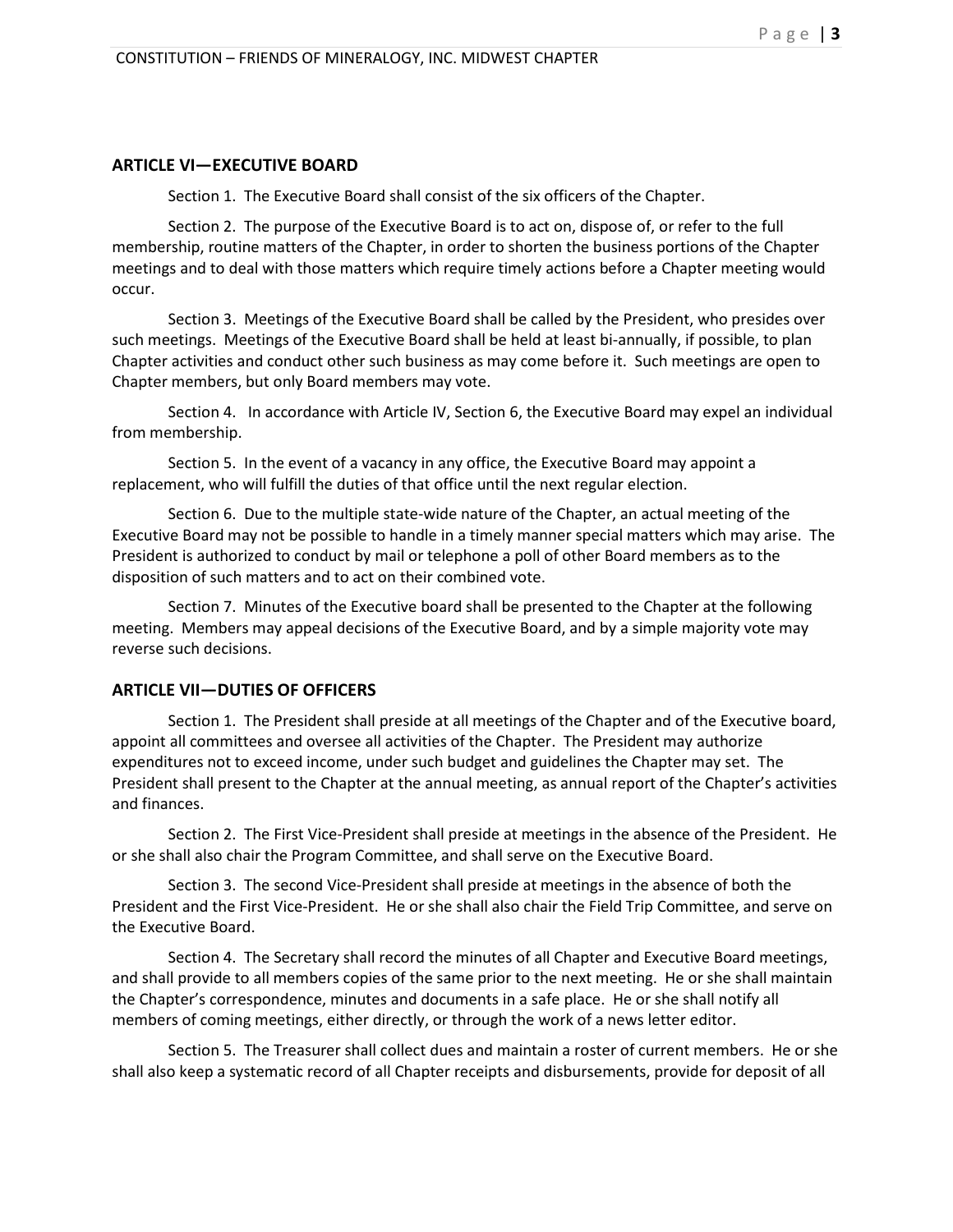Chapter funds, pay all bills approved by the Executive Board, and shall make a financial report at all Chapter meetings. He or she shall also serve on the Executive Board.

Section 6. The Liaison Officer is to maintain communication with National Friends of Mineralogy, Inc., transmitting and receiving information pertinent to the interest and welfare of the Chapter and the National Organization. He or she shall also serve on the Executive Board.

# **ARTICLE VIII—COMMITTEES**

Section 1. Standing committees of the Chapter will be appointed by the President and shall consist of the following: A Program Committee, responsible for providing education and interesting programs for regular meetings and special events. A Field Trip Committee, responsible for arranging and overseeing the operation of field trips. A Nominating Committee, which will bring a slate of nominations for officers to the annual meeting. An Audit Committee which shall annually review the financial records of the Chapter. Other standing committees may also be established in the Chapter Bylaws.

Section 2. Special and ad-hoc committees may be appointed by the President, as needed, to carry out the purposes of this organization.

# **ARTICLE IX—FINANCES**

Section 1. This Chapter is not allowed to incur any indebtedness, except on a temporary basis as authorized by a two-thirds vote of a quorum present.

Section 2. The Chapter may reimburse members for expenses they incur in carrying out the activities of this organization.

Section 3. Membership dues and other fees or dues shall be set forth in the By-laws.

Section 4. This Chapter shall operate its finances in keeping with all regulations affecting notfor-profit corporations.

Section 5. The fiscal year shall run from January 1 through December 31, inclusive. Following the end of each fiscal year, an Audit Committee shall review the financial records and report to the Chapter and to the National Friends of Mineralogy, Inc. their findings.

## **ARTICLE X—CHAPTER MEETINGS**

Section 1. Meetings of the Chapter shall be held as set forth in the By-laws.

Section 2. The Chapter shall hold an annual meeting in November for the purpose of electing new officers, reviewing an annual report, setting membership dues for the following year and conducting any other business which may properly come before the organization.

Section 3. A quorum shall consist of one-twentieth (5%) of the total membership of the chapter.

Section 4. Meetings of the Chapter are open to any interested person, whether currently a member or not. However, only current members may vote or hold office.

Section 5. Robert's Rules of Order (revised) shall govern the conduct of the meeting in cases where they are applicable, and in which they do not conflict the Constitution and By-laws of this Chapter.